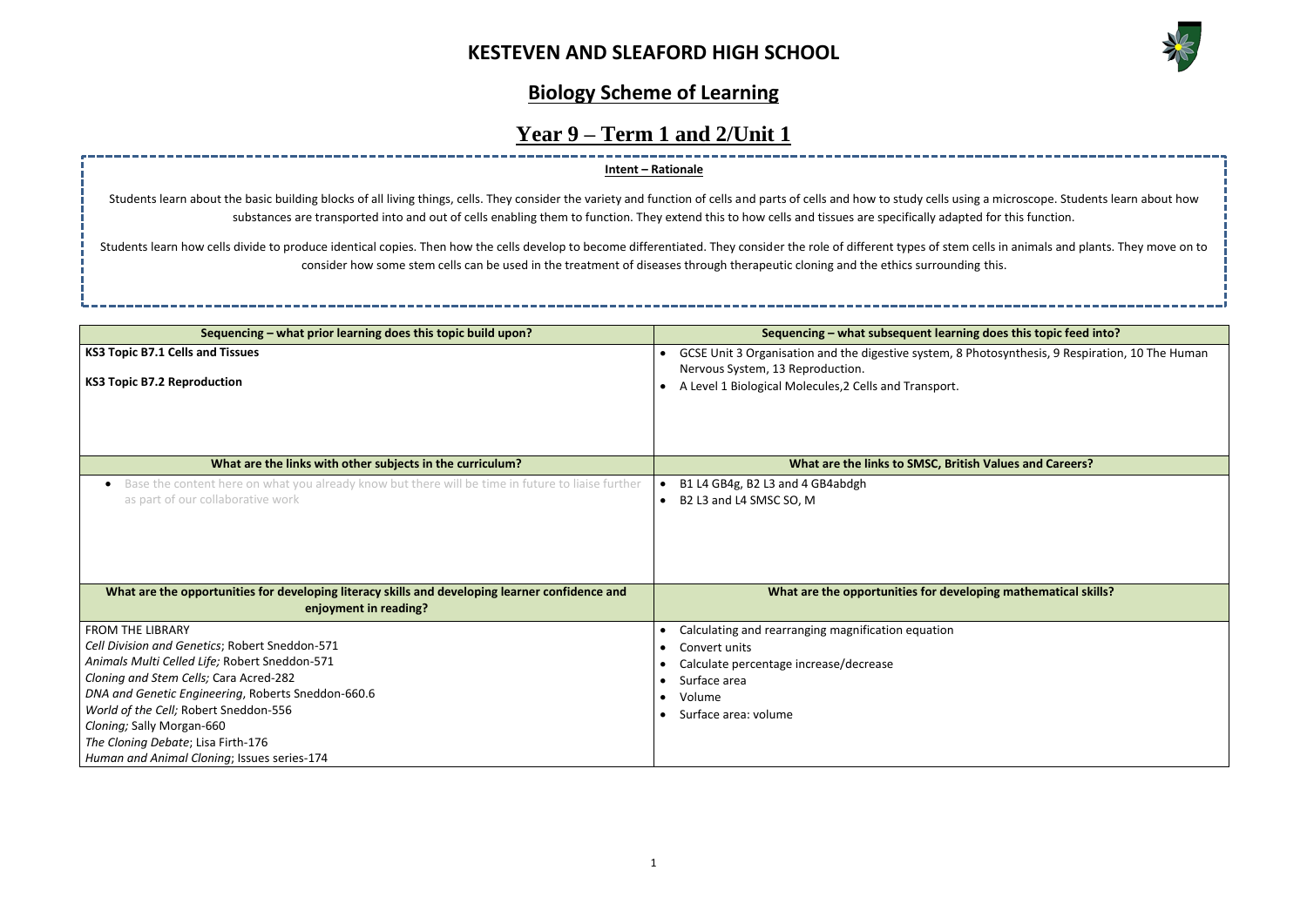



### **the progress of students?**

# **Biology Scheme of Learning**

# **Year 9 – Term 1 and 2/Unit 1**

**Intent – Concepts**

### **What knowledge will students gain and what skills will they develop as a consequence of this topic?**

### **Know**

- Describe the differences in magnification and resolution of light and electron microscopes. Label diagrams of animal and plant cells. Label a diagram of a prokaryotic cells. Identify features of specialised cells and their function. Identify features of specialised plant cells and their function. Define the term 'diffusion'. Define the term 'osmosis'. Investigate the effect of a range of concentrations of salt or sugar solutions on the mass of plant tissue. Define the term active transport. How the surface area to volume ratio varies depending on the size of an organism.
- Describe the role of chromosomes in cells. Compare and contrast differentiation in plants and animals. Describe differences between embryonic, adult and plant stem cells. Explain the process of therapeutic cloning organism.

- Explain how electron microscopy has increased understanding of organelles. Convert values for the units: cm, mm, um and nm. Explain how the main structures of prokaryotic cells are related to their function. Be able to suggest the function of an unknown specialised cell based on its structure. Give examples of substances that diffuse into and out of cells. Be able to use the terms isotonic, hypotonic or hypertonic to explain the movement of water across a cell membrane. Apply knowledge of osmosis to unfamiliar situations and make predictions. Suggest how a cell that carries out active transport is adapted to this function. Give examples of exchange surfaces in multicellular organisms and how they are adapted for this function.
- Explain the importance of the cell cycle. Carry out a practical accurately and safely in order to successfully clone a plant. Explain why plant clones are produced in the agriculture industry.

### **Apply**

- Rearrange the equation to calculate image size or magnification. Eg Magnification = size of image -:- real size. Describe the function of the main organelles. Describe the differences between eukaryotic and prokaryotic cells in terms of structure and size. Explain the need for differentiation in a multicellular organism. Describe the differences between differentiation in plants and in animals. Explain how temperature, concentration gradient and surface area affect the rate of diffusion. State the difference between osmosis and diffusion. Calculate percentage increase/decrease. Describe how active transport takes place. Why large multicellular organisms need special systems for exchanging materials with the environment.
- Describe mitosis. Explain the production and use of plant clones. Explain how treatment with stem cells may be used to treat people with different medical conditions. Explain the reasons for ethical and religious objections against stem cells.

### **Extend**

|                  | What subject specific language will be used and developed in this topic?                                                                                   | What opportunities are available for assessing                                                                                                                                                                              |
|------------------|------------------------------------------------------------------------------------------------------------------------------------------------------------|-----------------------------------------------------------------------------------------------------------------------------------------------------------------------------------------------------------------------------|
|                  |                                                                                                                                                            | B1 L1 and 2 Magnification questions<br>B1 L6 Long answer question on diffusion<br>B1 mid topic test<br>B1 L8 Long answer question osmosis required practical<br>B1 L8 graph drawing<br>B2 L1 long answer question, mitosis. |
| Word             | Definition                                                                                                                                                 |                                                                                                                                                                                                                             |
| active transport | molecules are moved in and out of a cell using energy. This process is used<br>when transport needs to happen faster than diffusion and when molecules are |                                                                                                                                                                                                                             |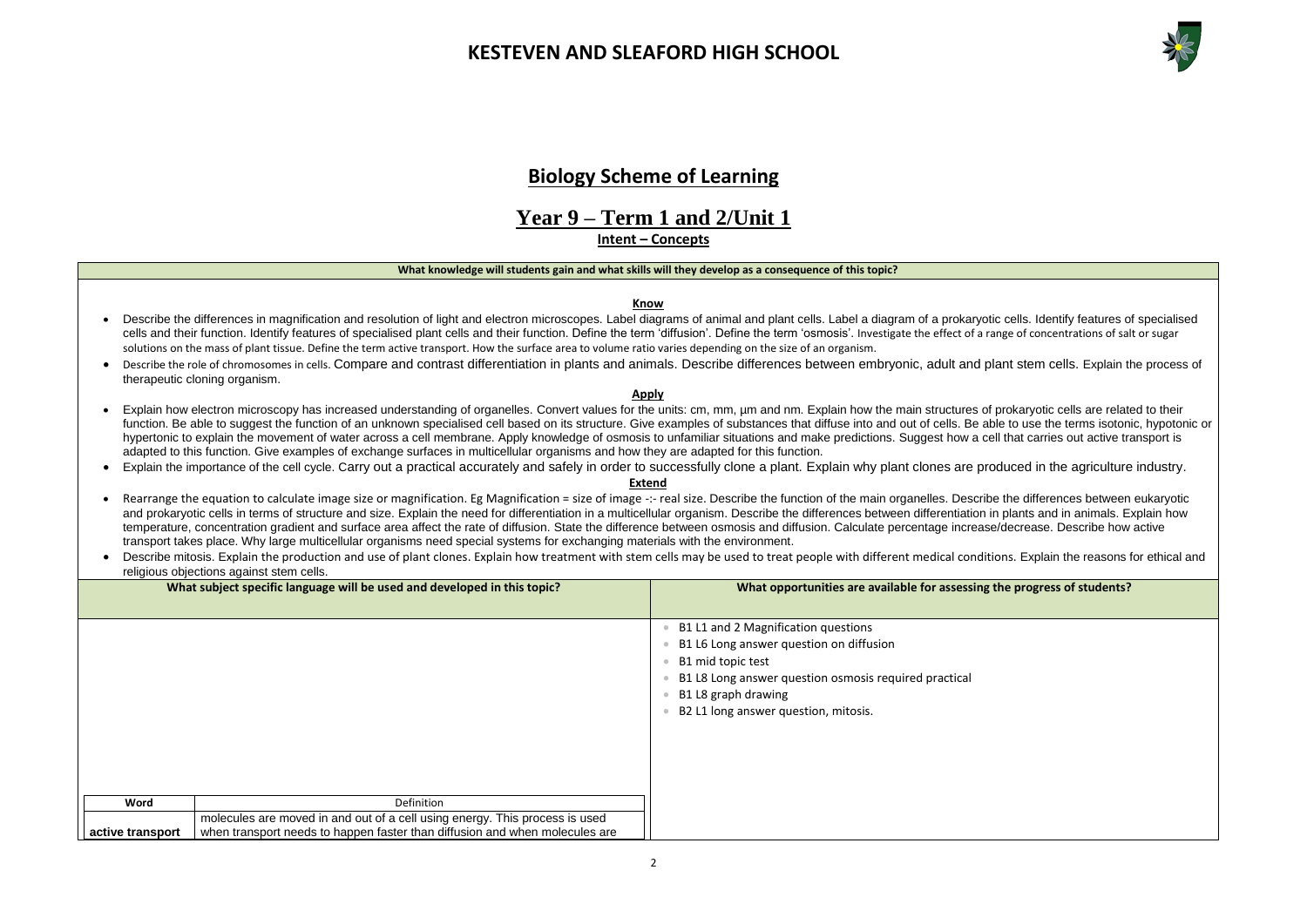

|                                                                                                                             | being moved from a region where they are at low concentration to where they are                                                                                    |  |  |  |
|-----------------------------------------------------------------------------------------------------------------------------|--------------------------------------------------------------------------------------------------------------------------------------------------------------------|--|--|--|
|                                                                                                                             | at high concentration.                                                                                                                                             |  |  |  |
| algae<br>cell wall                                                                                                          | Simple aquatic organism (Protista) that make their own food by photosynthesis.                                                                                     |  |  |  |
|                                                                                                                             | rigid outer layer of plant cells and bacteria.                                                                                                                     |  |  |  |
| cellulose                                                                                                                   | the chemical that makes up most of the fibre in food. The human body cannot                                                                                        |  |  |  |
|                                                                                                                             | digest cellulose.<br>The membrane around the contents of a cell that controls what moves in and out                                                                |  |  |  |
| <b>Cell membrane</b>                                                                                                        | of the cell.                                                                                                                                                       |  |  |  |
|                                                                                                                             | The rigid structure around plant and algal cells. It is made of cellulose and                                                                                      |  |  |  |
| <b>Cell wall</b>                                                                                                            | strengthens the cell                                                                                                                                               |  |  |  |
|                                                                                                                             | a green pigment found in chloroplasts. Chlorophyll absorbs energy from sunlight                                                                                    |  |  |  |
| chlorophyll                                                                                                                 | for photosynthesis.                                                                                                                                                |  |  |  |
|                                                                                                                             | an organelle found in some plant and animal cells where photosynthesis takes                                                                                       |  |  |  |
| chloroplast                                                                                                                 | place.                                                                                                                                                             |  |  |  |
|                                                                                                                             | The water-based gel in which the organelles of all living cells are suspended and                                                                                  |  |  |  |
| cytoplasm                                                                                                                   | most of the chemical reactions of life take place                                                                                                                  |  |  |  |
|                                                                                                                             | movement of particles from a region of high concentration to a region of lower                                                                                     |  |  |  |
| diffusion                                                                                                                   | concentration.                                                                                                                                                     |  |  |  |
|                                                                                                                             | the concentration of a solution depends on how much dissolved chemical (solute)                                                                                    |  |  |  |
|                                                                                                                             | there is compared with the solvent. A dilute solution contains a low level of solute                                                                               |  |  |  |
| dilute                                                                                                                      | to solvent.                                                                                                                                                        |  |  |  |
|                                                                                                                             | Cells from eukaryotes that have a cell membrane, cytoplasm and genetic material                                                                                    |  |  |  |
| <b>Eukaryotic cells</b>                                                                                                     | in a nucleus                                                                                                                                                       |  |  |  |
|                                                                                                                             | Surround the stomata in the leaves of plants and control their opening and                                                                                         |  |  |  |
| <b>Guard cells</b>                                                                                                          | closing.                                                                                                                                                           |  |  |  |
| mitochondria                                                                                                                | The site of aerobic respiration in a cell                                                                                                                          |  |  |  |
|                                                                                                                             | The diffusion of water through a partially permeable membrane from a dilute<br>solution (which has a high concentration of water) to a concentrated solution (with |  |  |  |
| osmosis                                                                                                                     | a low concentration of water) down a concentration gradient.                                                                                                       |  |  |  |
| <b>Partially</b>                                                                                                            |                                                                                                                                                                    |  |  |  |
| permeable                                                                                                                   |                                                                                                                                                                    |  |  |  |
| membrane                                                                                                                    | A membrane that allows only certain substances to pass through                                                                                                     |  |  |  |
| phloem                                                                                                                      | Living tissue in plants that carries dissolved sugars around the plant                                                                                             |  |  |  |
|                                                                                                                             | From prokaryotic organisms have a cytoplasm surrounded by a cell membrane,                                                                                         |  |  |  |
|                                                                                                                             | and a cell wall that does not contain cellulose. The genetic material is a DNA loop                                                                                |  |  |  |
| <b>Prokaryotic cells</b>                                                                                                    | that is free in the cytoplasm.                                                                                                                                     |  |  |  |
|                                                                                                                             | A measure of the ability to distinguish between two separate points that are very                                                                                  |  |  |  |
| <b>Resolving power</b>                                                                                                      | close together.                                                                                                                                                    |  |  |  |
| ribosomes                                                                                                                   | The site of protein synthesis in a cell                                                                                                                            |  |  |  |
| starch grains                                                                                                               | microscopic granules of starch forming an energy store in plant cells.                                                                                             |  |  |  |
|                                                                                                                             | a membrane bound sac found in a cell. It contains molecules such as glucose                                                                                        |  |  |  |
| vacuole                                                                                                                     | and salts dissolved in water.                                                                                                                                      |  |  |  |
| xylem                                                                                                                       | The non-living transport tissue in plants that transports water                                                                                                    |  |  |  |
|                                                                                                                             |                                                                                                                                                                    |  |  |  |
| adult stem cells                                                                                                            |                                                                                                                                                                    |  |  |  |
| stem cells that are found in adults that can differentiate and form a limited number of cells                               |                                                                                                                                                                    |  |  |  |
| cell cycle                                                                                                                  |                                                                                                                                                                    |  |  |  |
| the three-stage process of cell division in a body cell that involves mitosis and results in the formation of two identical |                                                                                                                                                                    |  |  |  |
| daughter cells                                                                                                              |                                                                                                                                                                    |  |  |  |
| cloning                                                                                                                     | the production of identical offspring by asexual reproduction                                                                                                      |  |  |  |
|                                                                                                                             |                                                                                                                                                                    |  |  |  |
| differentiate                                                                                                               |                                                                                                                                                                    |  |  |  |
| the process where cells become specialised for a particular function                                                        |                                                                                                                                                                    |  |  |  |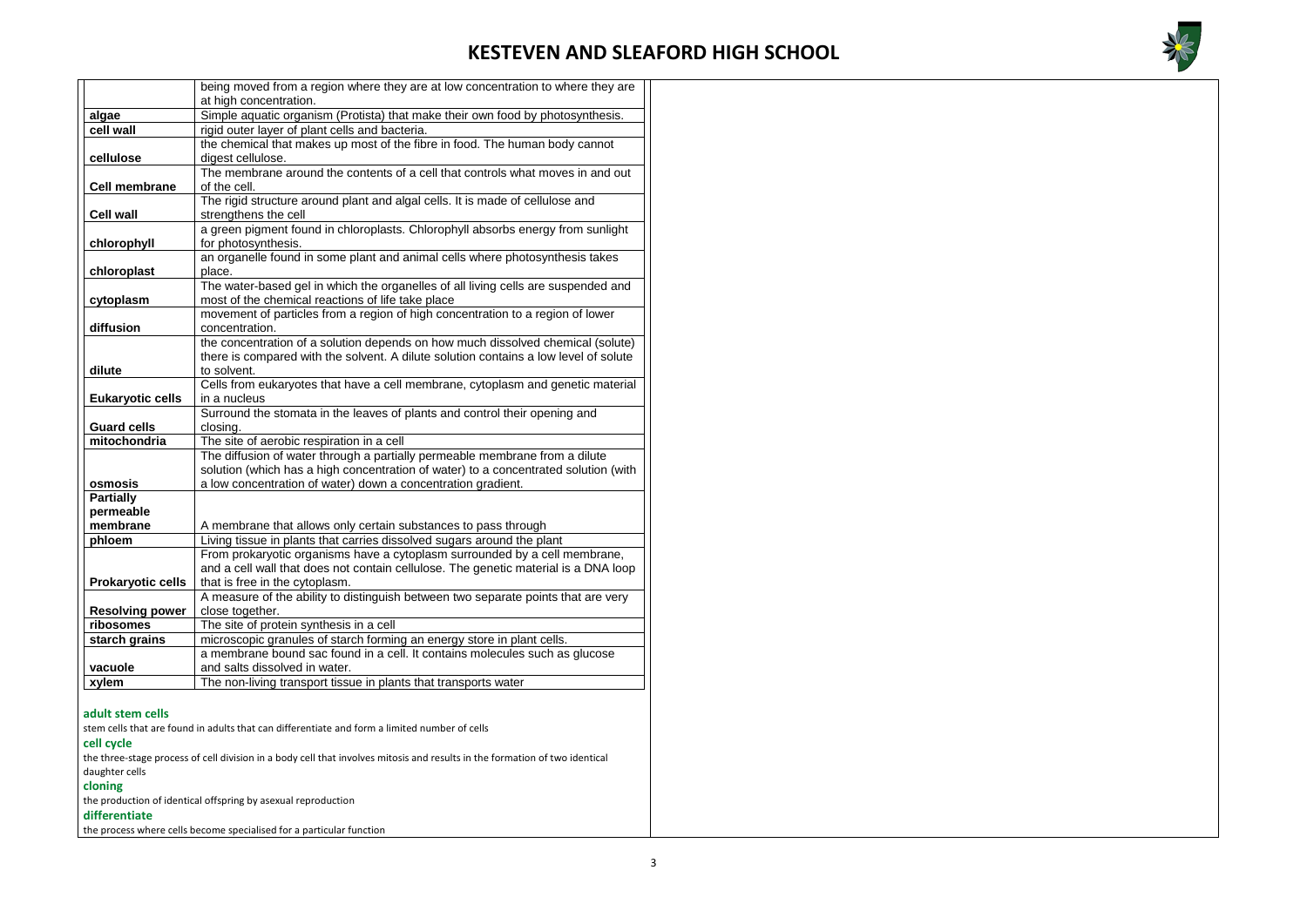

| embryonic stem cells<br>stem cells from an early embryo that can differentiate to form the specialised cells of the body      |
|-------------------------------------------------------------------------------------------------------------------------------|
|                                                                                                                               |
|                                                                                                                               |
| mitosis                                                                                                                       |
| part of the cell cycle where one set of new chromosomes is pulled to each end of the cell forming two identical nuclei during |
| cell division                                                                                                                 |
| stem cells                                                                                                                    |
| undifferentiated cells with the potential to form a wide variety of different cell types                                      |
| therapeutic cloning                                                                                                           |
| a process where an embryo is produced that is genetically identical to the patient so the cells can then be used in medical   |
| treatments                                                                                                                    |
| zygote                                                                                                                        |
| the single new cell formed by the fusion of gametes in sexual reproduction                                                    |
|                                                                                                                               |
|                                                                                                                               |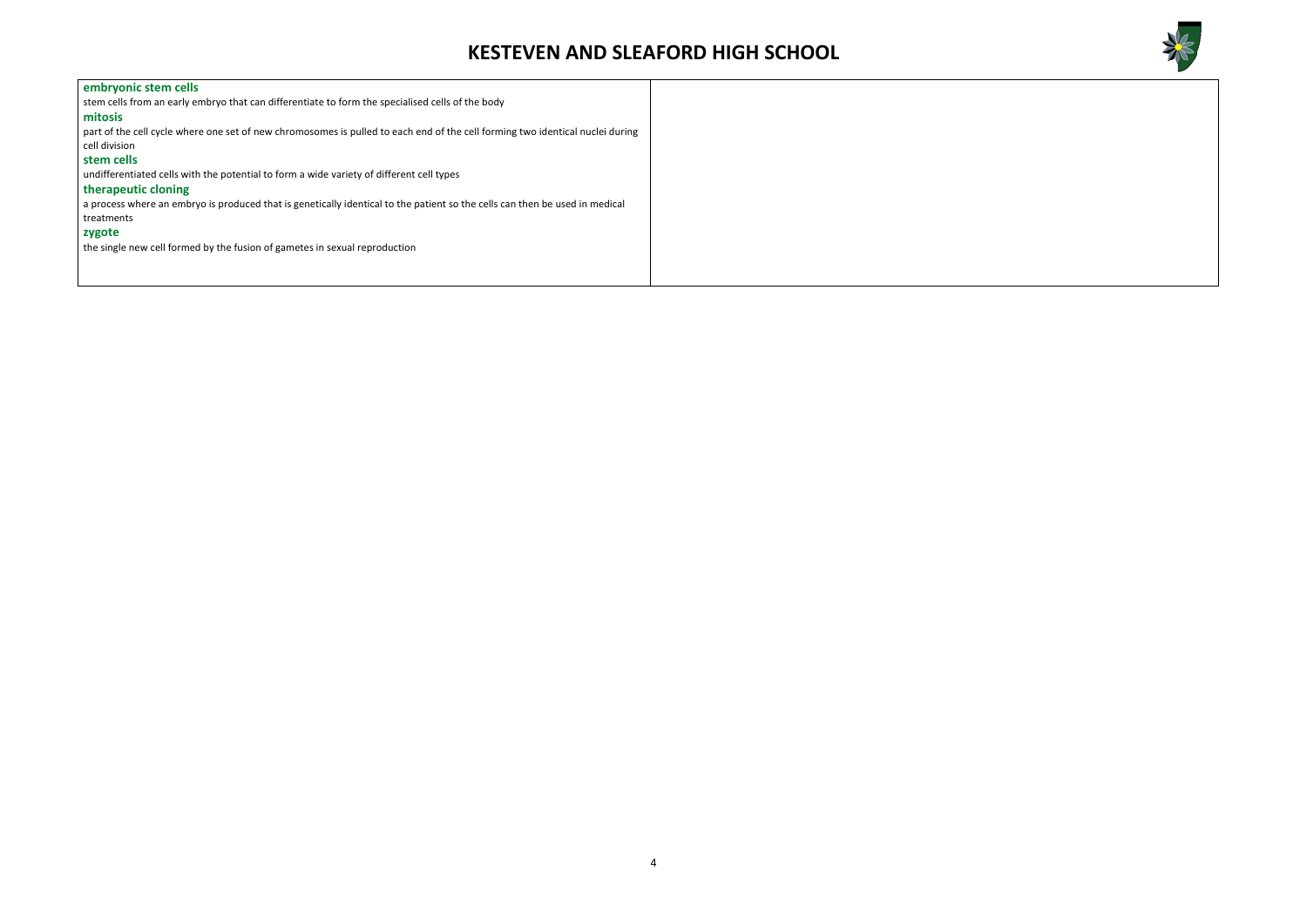

| <u> 1980 - Johann Stoff, deutscher Stoffen und der Stoffen und der Stoffen und der Stoffen und der Stoffen und der</u> |  |  |
|------------------------------------------------------------------------------------------------------------------------|--|--|
|                                                                                                                        |  |  |
|                                                                                                                        |  |  |
|                                                                                                                        |  |  |
|                                                                                                                        |  |  |
|                                                                                                                        |  |  |
|                                                                                                                        |  |  |
|                                                                                                                        |  |  |
|                                                                                                                        |  |  |
|                                                                                                                        |  |  |
|                                                                                                                        |  |  |
|                                                                                                                        |  |  |
|                                                                                                                        |  |  |
|                                                                                                                        |  |  |
|                                                                                                                        |  |  |
|                                                                                                                        |  |  |
|                                                                                                                        |  |  |
|                                                                                                                        |  |  |
|                                                                                                                        |  |  |

**Intent – Concepts**

| <b>Lesson title</b> | <b>Learning</b>            | <b>Higher level</b>   | <b>Suggested activities and resources</b> |
|---------------------|----------------------------|-----------------------|-------------------------------------------|
|                     | challenge                  | challenge             |                                           |
|                     | Can I                      | Can I                 |                                           |
| <b>B1 L1</b>        | describe                   | rearrange the         |                                           |
| Microsco            | the                        | equation to           |                                           |
|                     | differences                | calculate             |                                           |
| pes                 | in                         | image size or         |                                           |
|                     | magnificati                | magnification.        |                                           |
|                     | on and                     | Eg                    |                                           |
|                     | resolution<br>of light and | Magnification         |                                           |
|                     | electron                   | $=$ size of           |                                           |
|                     | microscop                  | image -:- real        |                                           |
|                     | es?                        | size?                 |                                           |
| B1 L2 Plant         | Can I label                | Can I describe        |                                           |
| and Animal          | diagrams                   | the function of       |                                           |
| Cells               | of animal                  | the main              |                                           |
|                     | and plant                  | organelles?           |                                           |
|                     | cells?                     |                       |                                           |
| <b>B1 L3</b>        | Can I label                | Can I describe        |                                           |
| Eukaryotic          | a diagram<br>of a          | the differences       |                                           |
| and                 | prokaryotic                | between               |                                           |
| prokaryotic         | cells?                     | eukaryotic and        |                                           |
| cells               |                            | prokaryotic           |                                           |
|                     |                            | cells in terms        |                                           |
|                     |                            | of structure          |                                           |
|                     |                            | and size?             |                                           |
| <b>B1 L4</b>        | Can I                      | Can I explain         |                                           |
| Specialised         | identify                   | the need for          |                                           |
| cells               | features of                | differentiation       |                                           |
|                     | specialised                | in a<br>multicellular |                                           |
|                     | cells and<br>their         | organism?             |                                           |
|                     | function?                  |                       |                                           |
| <b>B1 L5</b>        | Can I                      | Can I describe        |                                           |
| Specialised         | identify                   | the differences       |                                           |
| plant cells         | features of                | between               |                                           |
|                     | specialised                | differentiation       |                                           |
|                     | plant cells                | in plants and in      |                                           |
|                     | and their                  | animals?              |                                           |
|                     | function?                  |                       |                                           |
| <b>B1 L6</b>        | Can I                      | Can I explain         |                                           |
| Diffusion           | define the                 | how                   |                                           |
|                     | term                       | temperature,          |                                           |
|                     | 'diffusion'?               | concentration         |                                           |
|                     |                            | gradient and          |                                           |
|                     |                            | surface area          |                                           |
|                     |                            |                       |                                           |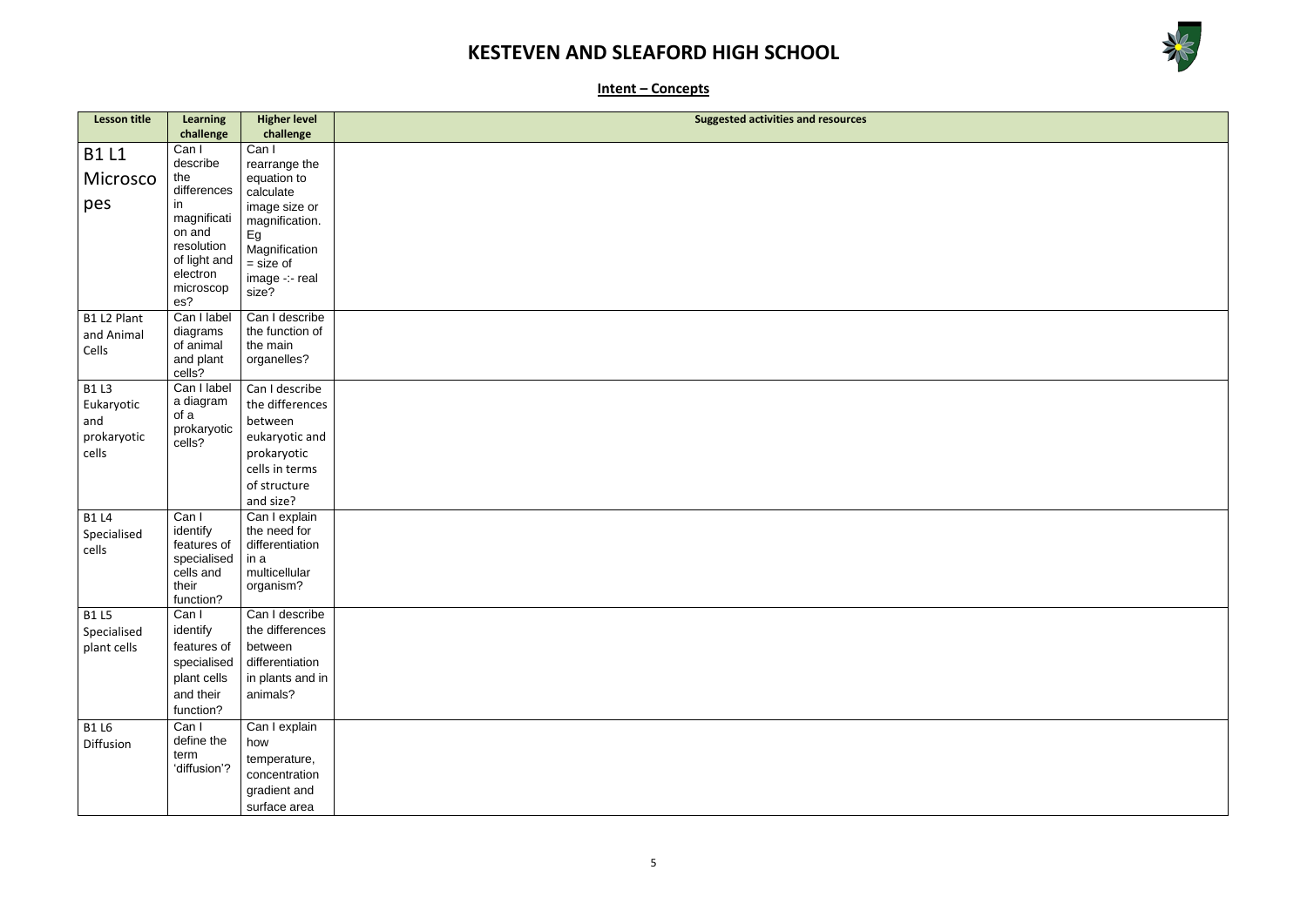

|                                           |                                                                                                                                                               | affect the rate                                                                                                                                |  |
|-------------------------------------------|---------------------------------------------------------------------------------------------------------------------------------------------------------------|------------------------------------------------------------------------------------------------------------------------------------------------|--|
|                                           |                                                                                                                                                               | of diffusion?                                                                                                                                  |  |
| Mid topic test                            | Summative<br>test                                                                                                                                             |                                                                                                                                                |  |
| <b>B1 L7 Osmosis</b>                      | Can I<br>define the<br>term<br>'osmosis'?                                                                                                                     | Can I state the<br>difference<br>between<br>osmosis and<br>diffusion?                                                                          |  |
| <b>B1 L8 Osmosis</b><br>practical         | Can I<br>investigate<br>the effect of<br>a range of<br>concentrati<br>ons of salt<br>or sugar<br>solutions on<br>the mass of<br>plant<br>tissue?              | Can I calculate<br>percentage<br>increase/decre<br>ase?                                                                                        |  |
| <b>B1 L9 Active</b><br>transport          | Can I<br>define the<br>term active<br>transport?                                                                                                              | Can I describe<br>how active<br>transport<br>takes place?                                                                                      |  |
| <b>B1 L10</b><br>Exchanging<br>Substances | Can I<br>describe<br>how the<br>surface<br>area to<br>volume<br>ratio<br>varies<br>dependin<br>g on the<br>size of an<br>organism<br>$\overline{\mathcal{C}}$ | Can I explain<br>why large<br>multicellular<br>organisms<br>need special<br>systems for<br>exchanging<br>materials with<br>the<br>environment? |  |
| B2 L1 Cell<br>division                    | Can I<br>describe<br>the role of<br>chromoso<br>mes in<br>cells?                                                                                              | Can I describe<br>mitosis?                                                                                                                     |  |
| B2 L2 Growth<br>and<br>differentiation    | Can I<br>compare<br>and<br>contrast<br>differentia                                                                                                            | Can I explain<br>the production<br>and use of<br>plant clones?                                                                                 |  |